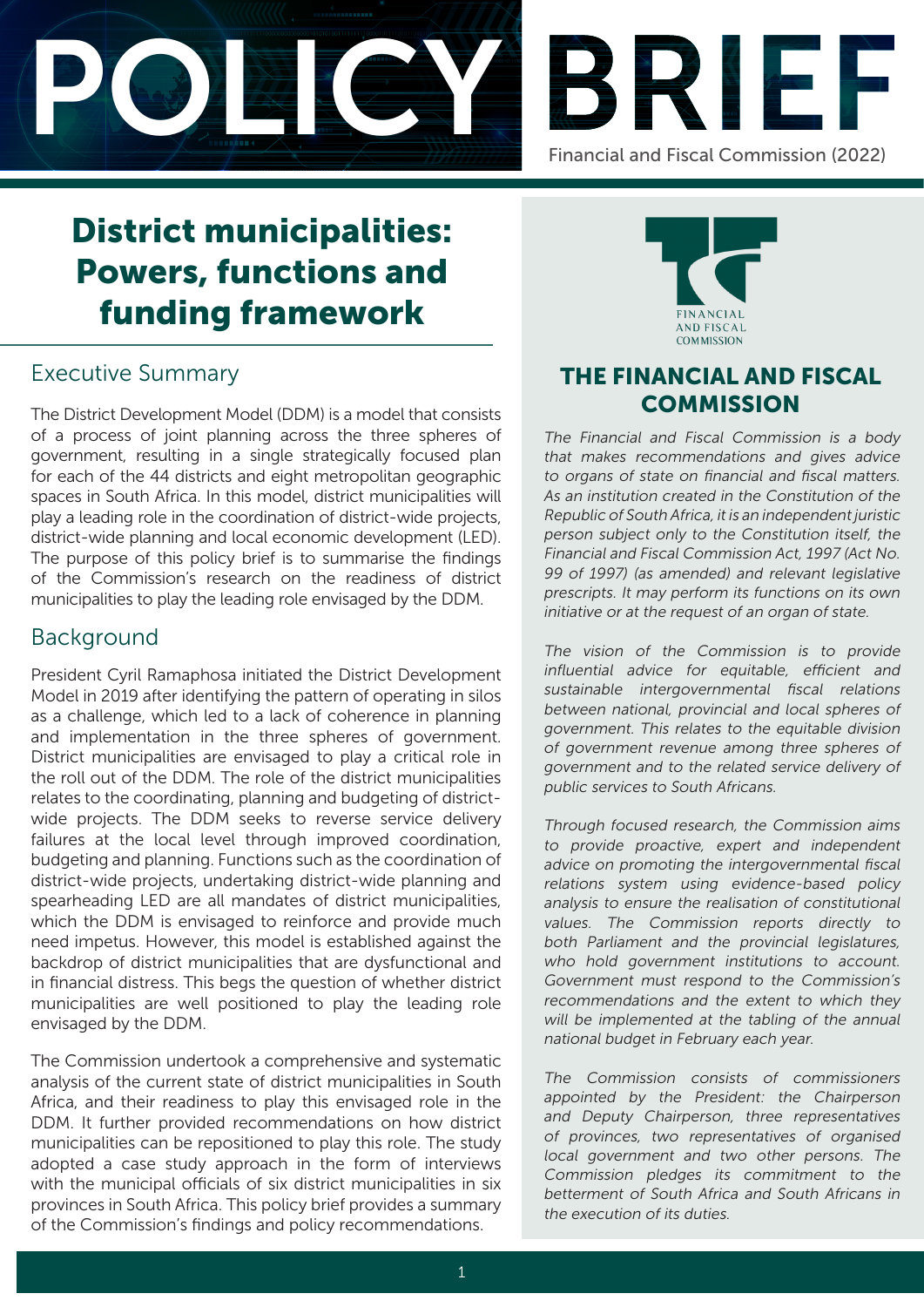## Research findings

## 1. Powers and functions

The 1998 White Paper on Local Government, section 83 of the Local Government: Municipal Structures Act of 1998, and the Intergovernmental Fiscal Relations (IGFR) Act of 2005 outlines the roles of the district municipalities. The municipalities have been assigned 16 powers and functions to perform. From the stipulated powers and functions, many districts perform about 10 to 14 powers and functions. This is due to the sharing of functions, the adjustment of powers and functions by the members of the Executive Council (MECs) and insufficient funds. The district and local municipalities share powers due to insufficient capacity. The sharing of powers and functions between the local and district municipalities has some negative implications, such as poor cooperation between the parties and unfunded mandates. The most-shared function between local and district municipalities is the firefighting function and LED (tourism).

District municipalities are faced with the challenge of MECs adjusting powers and functions. The adjustment is mostly related to the bulk service supply of water. As a result, they lose their funding for bulk infrastructure. The IDP Manager of the Alfred Nzo District Municipality recommends that districts be capacitated sufficiently to resolve the issue of sharing powers and functions. The IDP Manager of the Kenneth Kaunda and the John Taolo District Municipality recommends that clear legislation and the consequences of not abiding by legislation should be stipulated. Another recommendation came from the West Coast District Municipality. The delegate recommends that district municipalities should be provided with the opportunity and funding from the national pool of funds to execute the mandated functions assigned to them in terms of sections 83 and 84 of the Municipal Structures Act (MSA) to solve the sharing of powers and functions. Lastly, the manager for the Gert Sibande District Municipality calls on section 85 of the MSA, which grants powers to the MECs of local government to adjust the powers and functions of district and local municipalities, to be reviewed as some of the adjustments are not objective and are driven by political pressure.

## 2. Funding framework

According to the analysis of the interviews with officials from the selected district municipalities, they are all faced with funding challenges. The district municipalities are operating on a limited budget and with insufficient funds. This hampers the districts from fully performing their constitutional mandates. The allocated funds to district municipalities do not correspond with the powers and functions they have to perform, which results in funding not following the functions. Another challenge is that district municipalities are not getting any benefits for the export activities operating in their regions, and are being denied the petrol levy, even in districts that have major roads such as the N1. Poor district municipalities are allocated less resources than those doing well. Therefore, the current funding model does not promote equality. A new funding model needs to be generated to promote fairness and equity.

## 3. Local economic development

The district municipalities' role in the LED space is to coordinate and facilitate platforms, while establishing new ventures that allow them to grow and develop. Districts build a conducive environment for sustainable and inclusive economic development. Supporting small, medium and micro enterprises (SMMEs) with stipends, engaging mines to monitor social labour plans, and providing production inputs to upcoming agricultural and tourism programmes are some of the strategies that district municipalities have been using effectively to promote LED. However, the districts have not been completely effective as they are faced with the challenge of inadequate funding and the inability to charge capital on the projects they initiate. Budget constraints, the lack of relevant instruments to measure actual district growth, the uncoordinated approach of investors and a lack of access to economic opportunities are some of the major factors hindering the success of the LED strategies.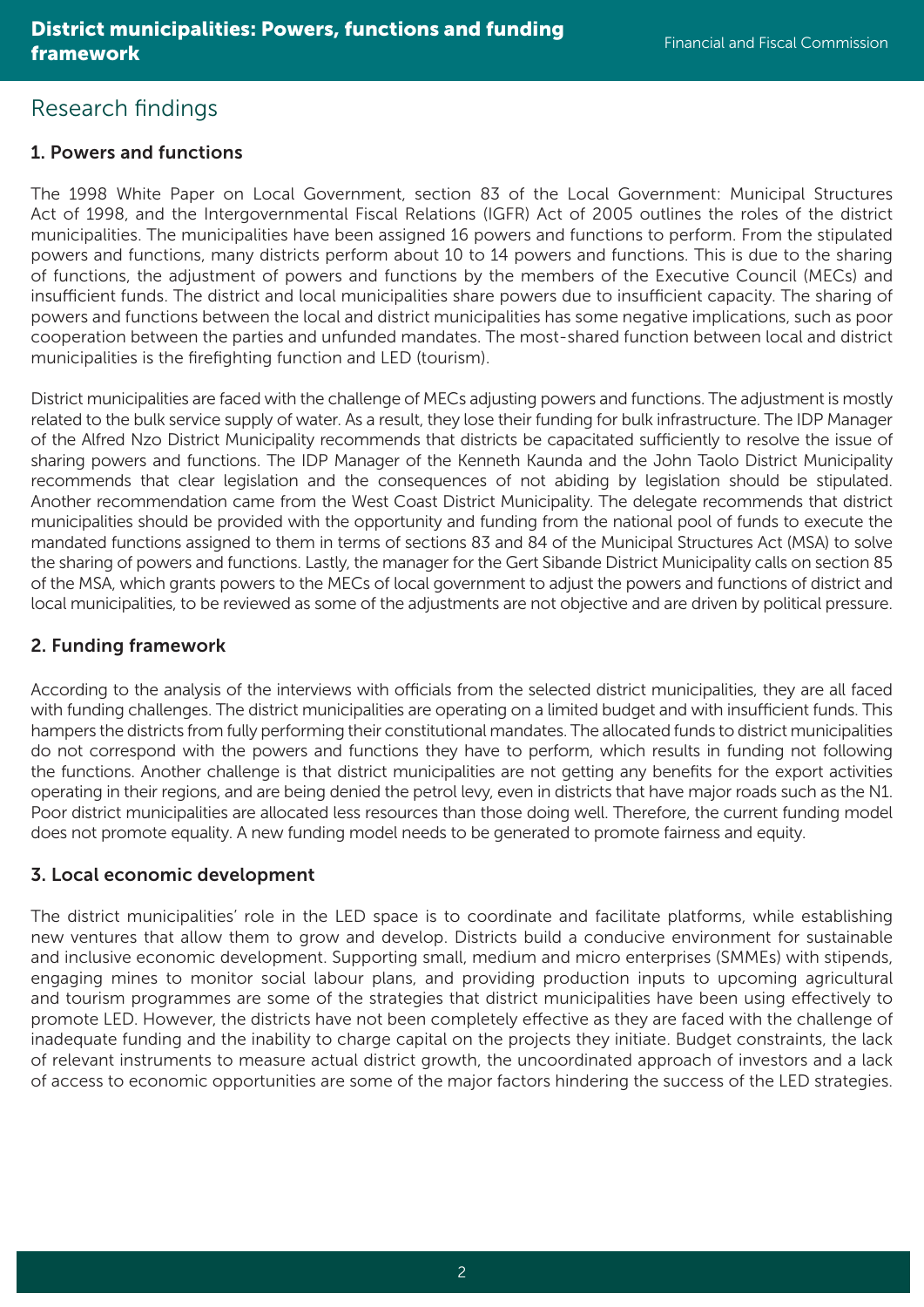#### 4. Views on the District Development Model

According to delegates from the selected district municipalities, the DDM is a well-constructed model that will assist the three spheres of government to co-plan, co-budget and co-implement. The DDM has the potential to make a difference, provided that it is legislated, and current legislated planning instruments are repealed. Some of the government officials interviewed believe that the DDM will be able to solve the powers and functions, funding and service delivery issues if it is effectively implemented. If resources are channelled towards projects and programmes that will achieve a greater impact, and create more economic spin-offs and more sustainable job opportunities, the model will allow them to maximise impact and align the resources at their disposal. However, the lack of capacity, both in terms of human and financial resources, is noted as a factor that may hinder the successful roll-out and implementation of the DDM; hence the need for a new funding model for district municipalities.

#### The Commission makes the following recommendation:

*1. The Department of Cooperative Governance and Traditional Affairs should speedily review and repeal section 84 of the Municipal Structures Act to streamline the powers and functions of district municipalities to correspond with those of local municipalities*

The empirical analysis points to uncertainty and lack of clarity of municipal powers and functions within the two-tier local government system as one of the main reasons municipalities are unable to fulfil their constitutional mandates. As such, repealing section 84 of the MSA will help stabilise and better manage the environment for adjusting powers and functions, and better inform the local government funding model.

There is a need for a long-term sustainable funding model for district municipalities, which should be based on the outcomes of the review of district municipality functions being undertaken by the Department of Cooperative Governance and Traditional Affairs. Developing a sustainable funding model for district municipalities will require a clear specification of their powers and functions, a proper appreciation of the situational context and interrelationship with local municipalities, and a clear link between funding and functions. The Commission recommends that clarity on the functions and powers of district municipalities is needed as the first key step. Thus, the Commission encourages the Department of Cooperative Governance and Traditional Affairs to speed up the process of reviewing the functions of district municipalities.

*2. The Commission advises the Department of Cooperative Governance and Traditional Affairs that its adjustment of powers and functions should be followed by the adjustment of funding to correlate with the powers and functions (funding following functions)*

The Member of the Executive Committee for Local Government in a province may, subject to other provisions, adjust the division of functions and powers between a district and a local municipality as set out in section 85(1) or (2), allocating any of the remaining functions and powers vested in the district municipality to the local municipality and vice versa. The exercise of these powers by the Member of the Executive Committee has the potential effect of creating a de facto asymmetrical system of allocation across district municipalities.

In the analysis of the interviews with the district municipalities, the Commission discovered a lack of formal service-level agreements in cases where municipalities perform functions on behalf of provinces and national departments, translating into unfunded (or underfunded) mandates. Unfunded mandates result in the diversion of financial resources from municipal core functions. The division of powers envisaged in section 84 of the Municipal Structures Act has been adjusted and re-adjusted in many provinces, making it difficult to find a fair funding model for district municipalities.

It is also advisable that some legally binding agreement is entered into between the parties involved prior to accepting and implementing assigned and delegated additional functions or powers.

Continued on following page